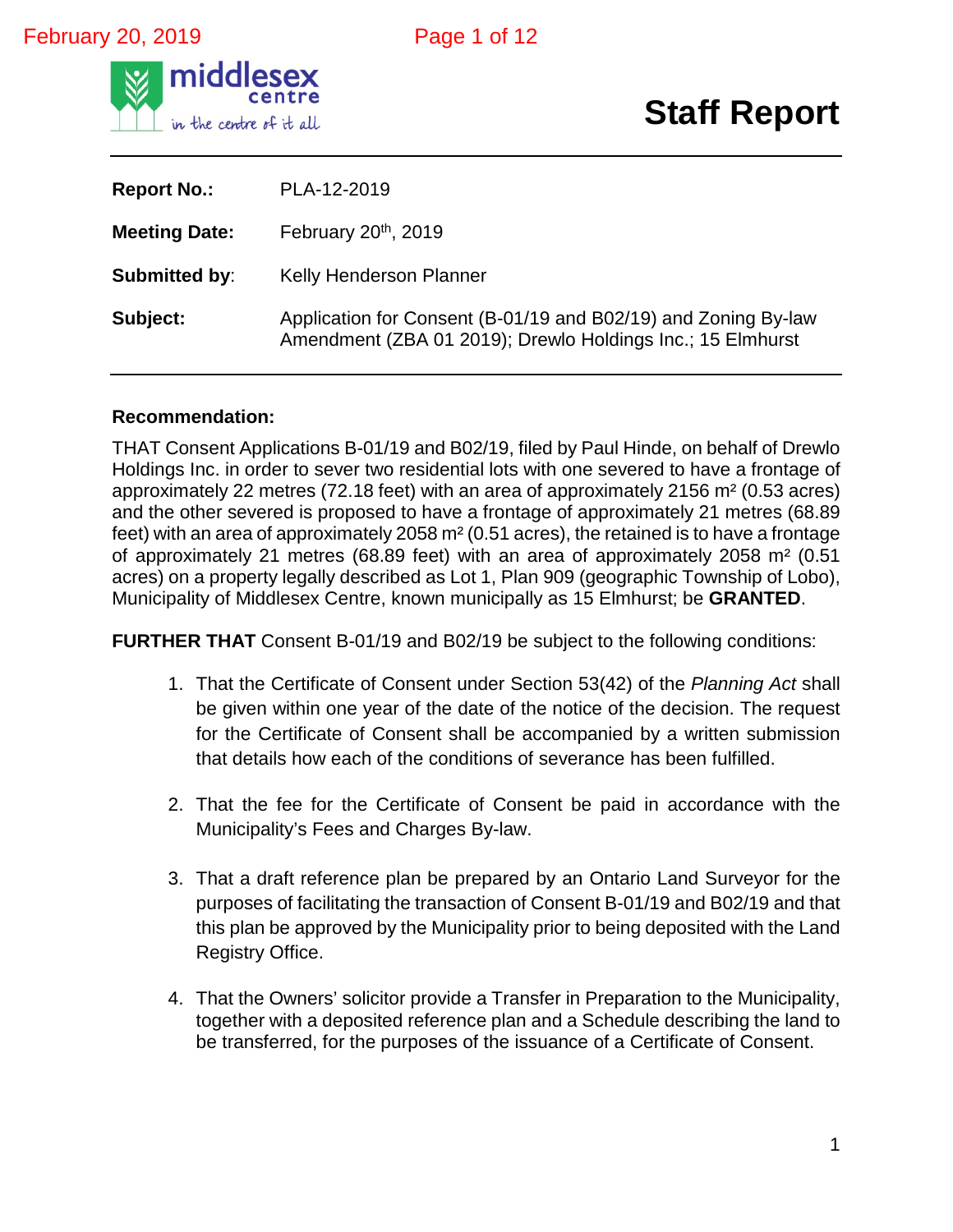

- 5. That the Owners' solicitor submit an undertaking in a form satisfactory to the Municipality to register an electronic transfer of title consistent with the Consent decision.
- 6. That any outstanding property taxes for the severed and retained lots of Consent B-01/19 and B02/19 be paid in full.
- 7. That the Owner enter into a Development Agreement with the Municipality, and that the Agreement be registered against the title of the subject land, to address among other matters: all financial, legal, planning and engineering matters including but not limited to payment of the Municipality's engineering, legal and planning review costs, entrance locations and construction, works within the road allowance, lot grading and drainage plans, building envelopes, septic systems and 100% contingency areas and potable wells, all to the satisfaction of the Municipality.
- 8. That the Owner provide a lot grading plan showing potential building, septic, contingency and well locations for all properties to the satisfaction of the Municipality.
- 9. The Owner be required to complete a Stormwater Management Report to the satisfaction of the Municipality and the Conservation Authority
- 10.The Owner be required to complete a Groundwater Impact Assessment.
- 11.That existing buildings and structures be removed from the subject lands subject to any necessary permits to the satisfaction of the Municipality.
- 12.The applicant be required to pay for future road upgrade cost. Based on the frontage of the lots, this cost will be \$17,700.00.
- 13.That the Owners pay \$1,000 cash-in-lieu of parkland dedication for each proposed lot of Consent B-01/19 and B02/19.

**AND FURTHER THAT** the reasons for granting Consent application B-01/19 and B02/19 include:

- The proposal is consistent with the Provincial Policy Statement;
- The proposal conforms to the County of Middlesex Official Plan and the Middlesex Centre Official Plan; and
- The proposal complies with the Middlesex Centre Comprehensive Zoning By-law.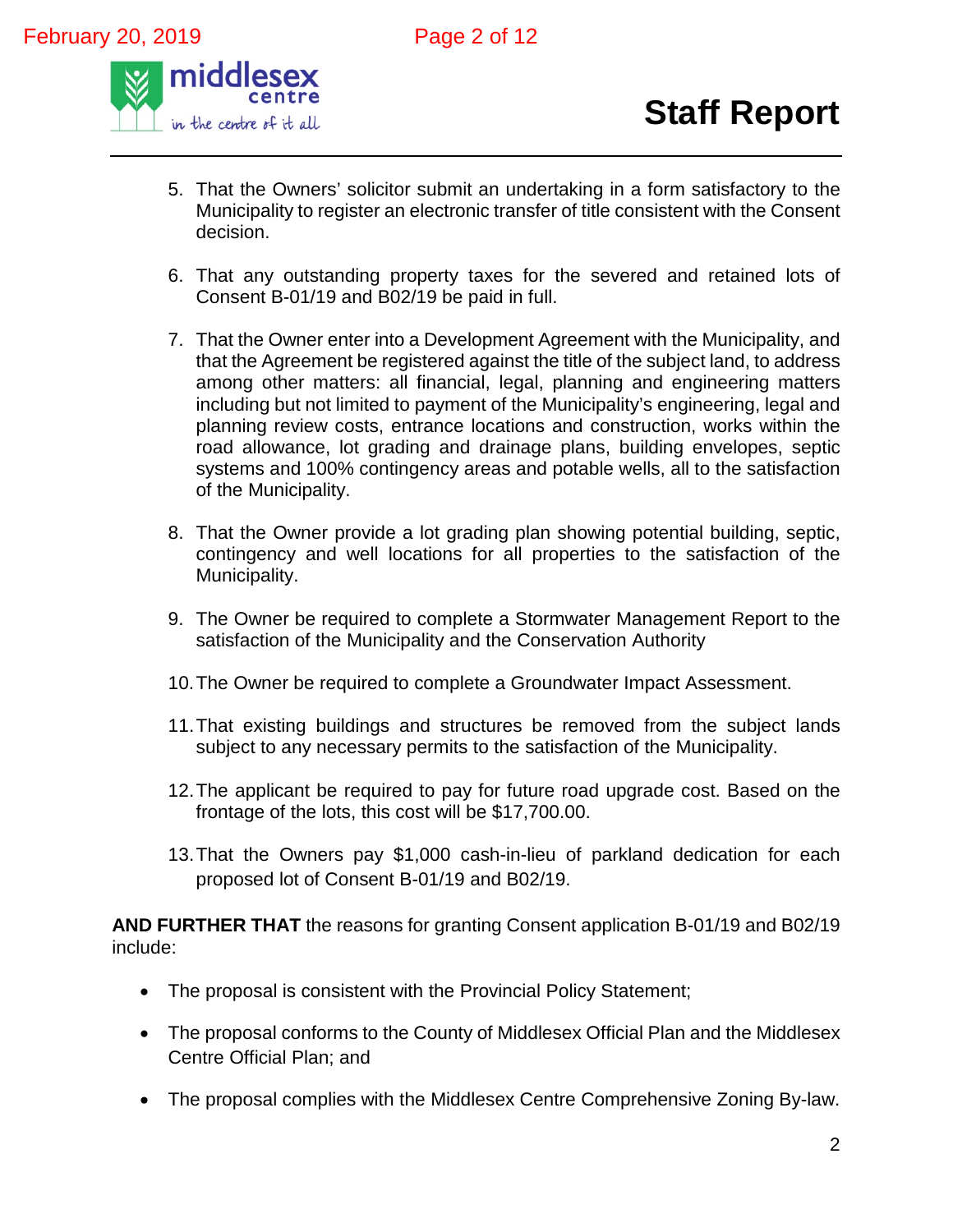

**AND FURTHER THAT** the Zoning By-law Amendment application, filed by Paul Hinde on behalf of Drewlo Holdings Inc. for the severed and retained lands of Consent B-01/19 and B02/19, be **APPROVED**.

#### **Purpose:**

The purpose of this report is to provide Council with a recommendation regarding a proposal to create two new residential lots along Elmhurst Street and re-zone the properties to a site specific Urban Residential zone.

A location map is included as Attachment 1.

#### **Background:**

The purpose and effect of the consent application is to create two new residential lots for the purposes of constructing one single-detached dwelling on each. Lot #1 is proposed to have a frontage of approximately 22 metres (72.18 feet) with an area of approximately 2156 m² (0.53 acres). Lot #2 and Lot #3 are proposed to have a frontage of approximately 21 metres (68.89 feet) with an area of approximately 2058 m² (0.51 acres).

The purpose and effect of the Zoning By-law Amendment is to rezone the subject lots from site-specific Urban Residential First Density (UR1-3) to site-specific Urban Residential First Density (UR1-40) in order to recognize that the subject properties will be serviced by private services, whereas the Comprehensive Zoning By-law requires new development to be serviced by full municipal services. Furthermore, the application proposes the site-specific zone to recognize a reduced lot frontage of 20 metres, whereas the Comprehensive Zoning By-law requires 24 metres.

An illustration of the proposal is included as Attachment 2.

The subject land currently contains a single detached dwelling, that is proposed to be demolished if the subject applications are approved. The lands are surrounded by residential development in the form of detached dwellings.

Given the subject property is serviced by private services the applicant submitted a Servicing Assessment, which is included as Attachment 3.

#### **Policy Regulation:**

The subject property is located within a Settlement Area according to the County of Middlesex Official Plan and is designated Residential by the Middlesex Centre Official Plan. The land is zoned Urban Residential First Density (UR1).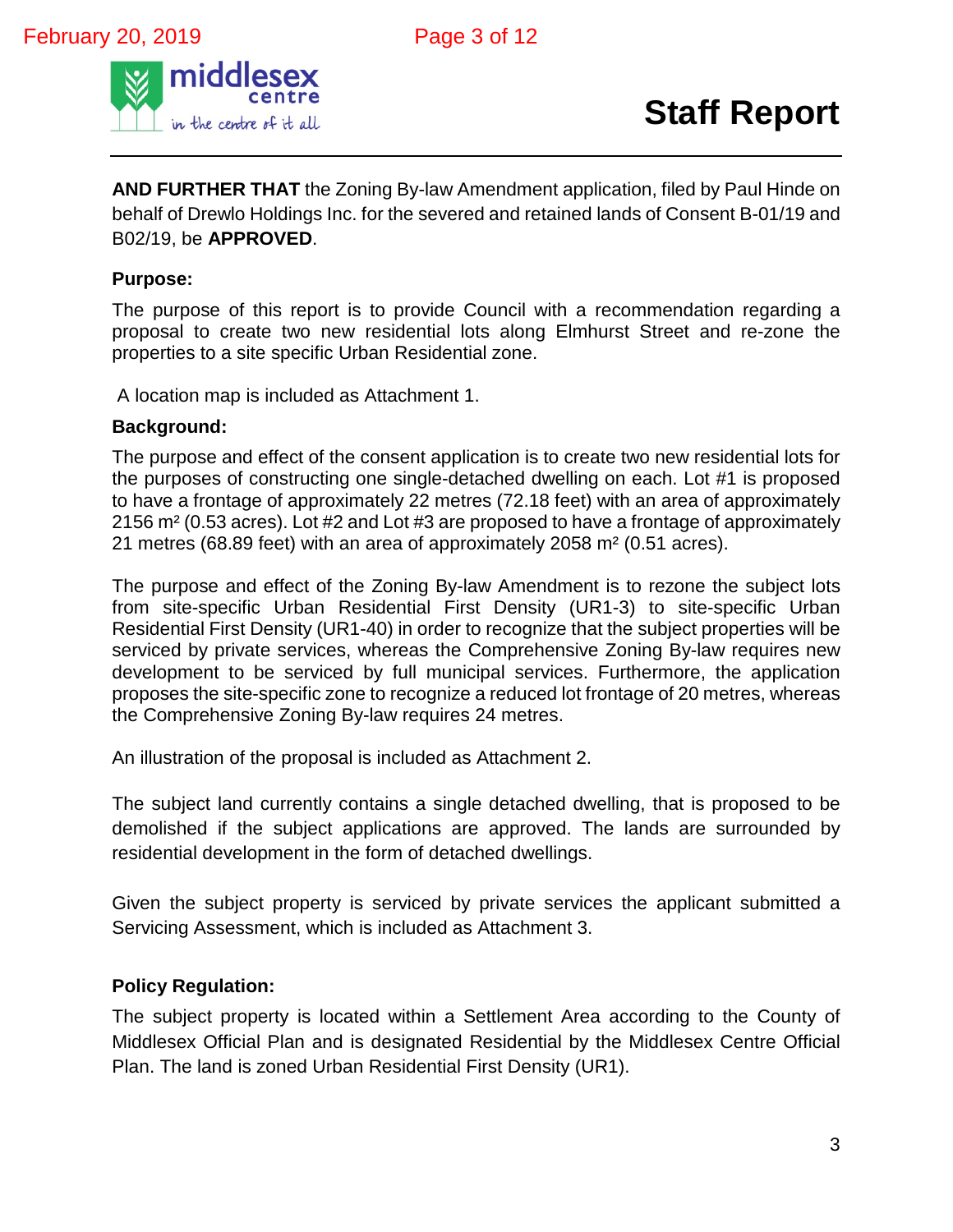

Provincial Policy Statement (PPS):

Section 3 of the Planning Act requires all decisions made under the Act "to be consistent with" the Provincial Policy Statement (PPS). The following PPS policies are relevant to the proposed development and need to be considered when evaluating the subject applications.

Section 1.1.3 of the PPS speaks to Settlement Areas, which identifies settlement areas as the focus of growth and development. Section 1.1.3.3 of the PPS states, 'Planning authorities shall identify appropriate locations and promote opportunities for intensification and redevelopment where this can be accommodated taking into account existing building stock or areas, including brownfield sites, and the availability of suitable existing or planned infrastructure and public service facilities required to accommodate projected needs.

Section 1.1.3.4 speaks to 'appropriate development standards should be promoted which facilitate intensification, redevelopment and compact form, while avoiding or mitigating risks to public health and safety.

Section 1.6 of the PPS speaks to servicing. The PPS has a hierarchy for services, where municipal services are the preferred form of servicing. Section 1.6.6.1a) states 'Planning for sewage and water services shall direct and accommodate expected growth or development in a manner that promotes the efficient use and optimization of existing municipal sewage services and municipal water services'.

#### County of Middlesex Official Plan:

The County of Middlesex Official Plan speaks to settlement areas in section 2.3.8. This section states 'urban areas and community areas shall be the focus for future growth including residential, commercial and industrial development'. The County Official Plan also has a similar servicing hierarchy as the PPS, and prefers full municipal services within urban areas.

Section 4.5.3.3 of the County Official Plan speaks to Settlement Areas and promotes infilling development in built-up areas, where the proposed lots are compatible with the lot area, frontage and density patterns of the surrounding area and the application represents orderly and efficient use of land, and its approval would not hinder future development of the retained lands.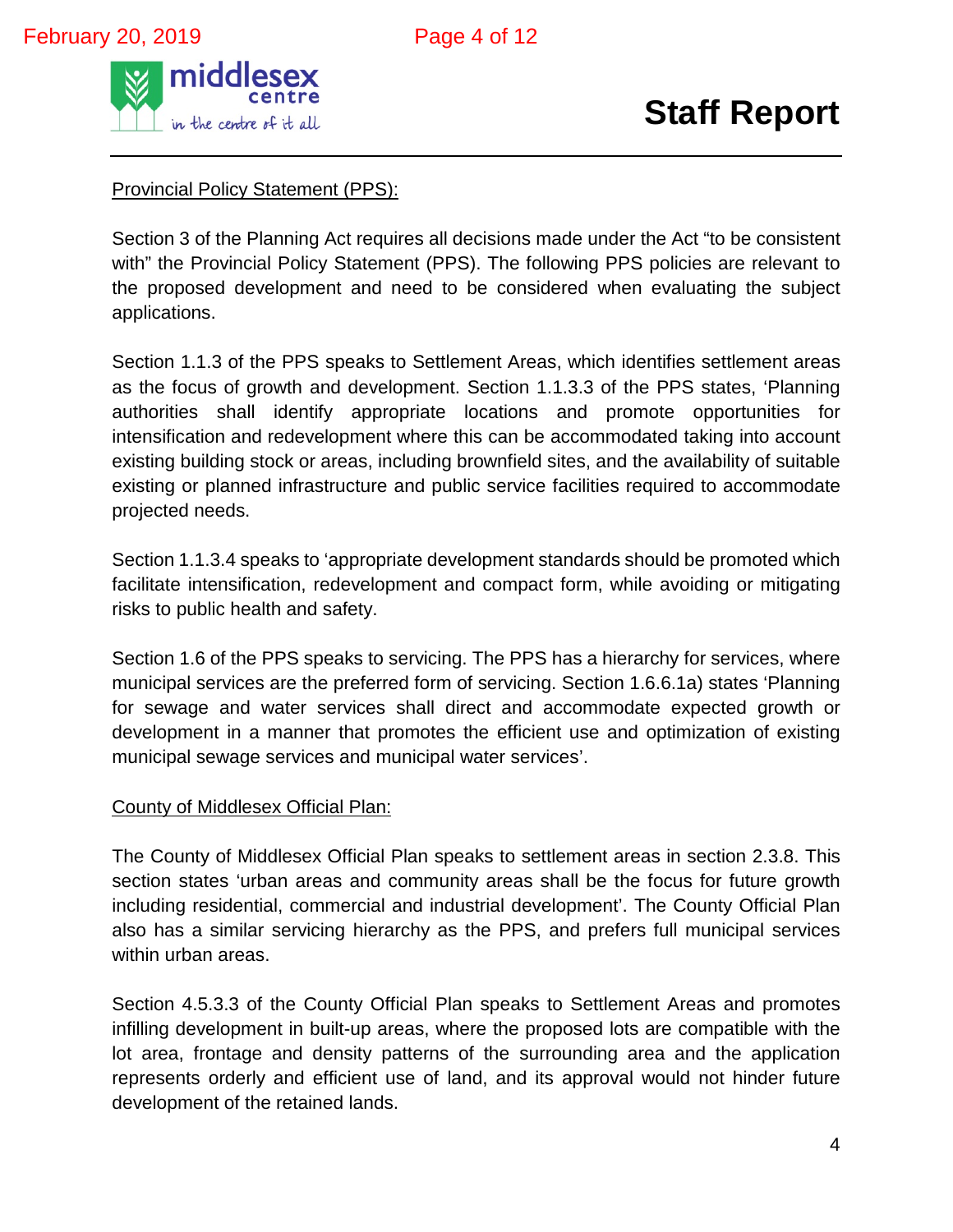

#### Middlesex Centre Official Plan:

Middlesex Centre's Official Plan designates the subject lands as 'Residential'. Within this designation residential dwellings are permitted in a variety of forms, including single detached dwellings.

Section 9.3 of the Local Official Plan speaks to municipal infrastructure and servicing policies. These policies have a similar hierarchy as the PPS and the County Official Plan.

Section 10.3 of Middlesex Centre's Official Plan speaks to lot creation and states,

- a) Severances shall only be granted if a plan of subdivision is not necessary for the proper and orderly development of the land. Plans of subdivision will not be required where three or fewer new lots are proposed to be created, or where circumstances exist where a plan of subdivision is not considered by the Municipality to be necessary. Where more than three new lots are proposed to be created, the Municipality may exercise flexibility in determining whether a plan of subdivision process is required for the orderly development of the land. Notwithstanding the above, in all cases where the creation or extension of municipal streets and/or services is proposed, a plan of subdivision process will be required.
- b) Where individual wells and septic systems are proposed, lot areas must be of a size and configuration to accommodate an appropriate septic system, sewage envelope and contingency area. For a conventional septic system, a storage envelope consists of the area occupied by the tile bed and mantle. The size of the storage envelope will vary depending on the projected water use of the anticipated use and the soils and slope of the subject site. The contingency area will be equal in size to the tile bed and sewage mantel.
- c) All lots must front on and have access to an existing public road maintained on a year round basis and at a reasonable standard of construction. Direct access to and from County or Provincial roads will be limited in accordance with the policies and regulations established by the agencies having jurisdiction over these roads.
- d) An adequate and potable water supply must be available for any proposed lots created by consent. An exception to this policy may be made if it can be shown that the purpose for which the lot(s) in question is to be used does not require a water supply.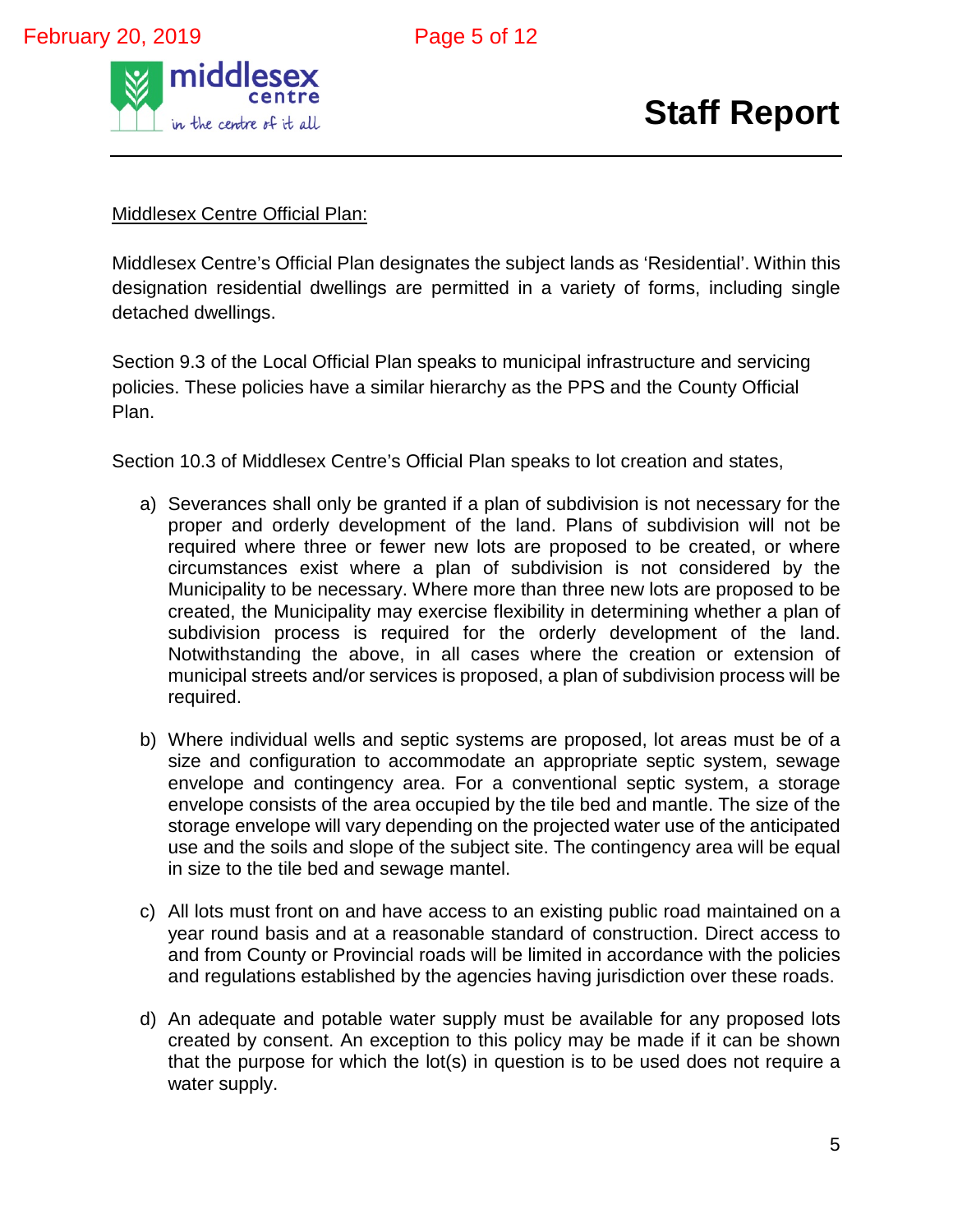

- e) All lots created by severance must be suitable or capable of being made suitable to support a sewage disposal system.
- f) Severances may be permitted for the purposes of making a lot boundary correction provided that such corrections are minor in nature.

#### **Consultation:**

Notice of the applications has been circulated to agencies, as well as property owners in accordance to the requirements of the Planning Act.

#### Public Comments:

At the time of writing the subject report, no comments or concerns had been received from the public regarding this proposal.

#### Agency Comments:

The following comments were received at the time of writing this report;

Bell Canada has reviewed the subject application and has not comments and/or concerns as there are no services in this area.

The Municipality of Middlesex Centre's Director of Corporate Services and Fire Chief have reviewed the subject application and have no concerns.

The Upper Thames River Conservation Authority has reviewed the subject applications and has no concerns and/or requirements.

The Municipality's Department of Public Works and Engineering have reviewed the subject application and requires that if the subject applications are approved, it is recommended that a groundwater impact assessment be completed, that the costs of future road upgrades be a condition of the subject applications, as well as a storm water management report to the satisfaction of the Municipality and the Conservation Authority.

Hydro One has reviewed the subject application and had no concerns and/or requirements.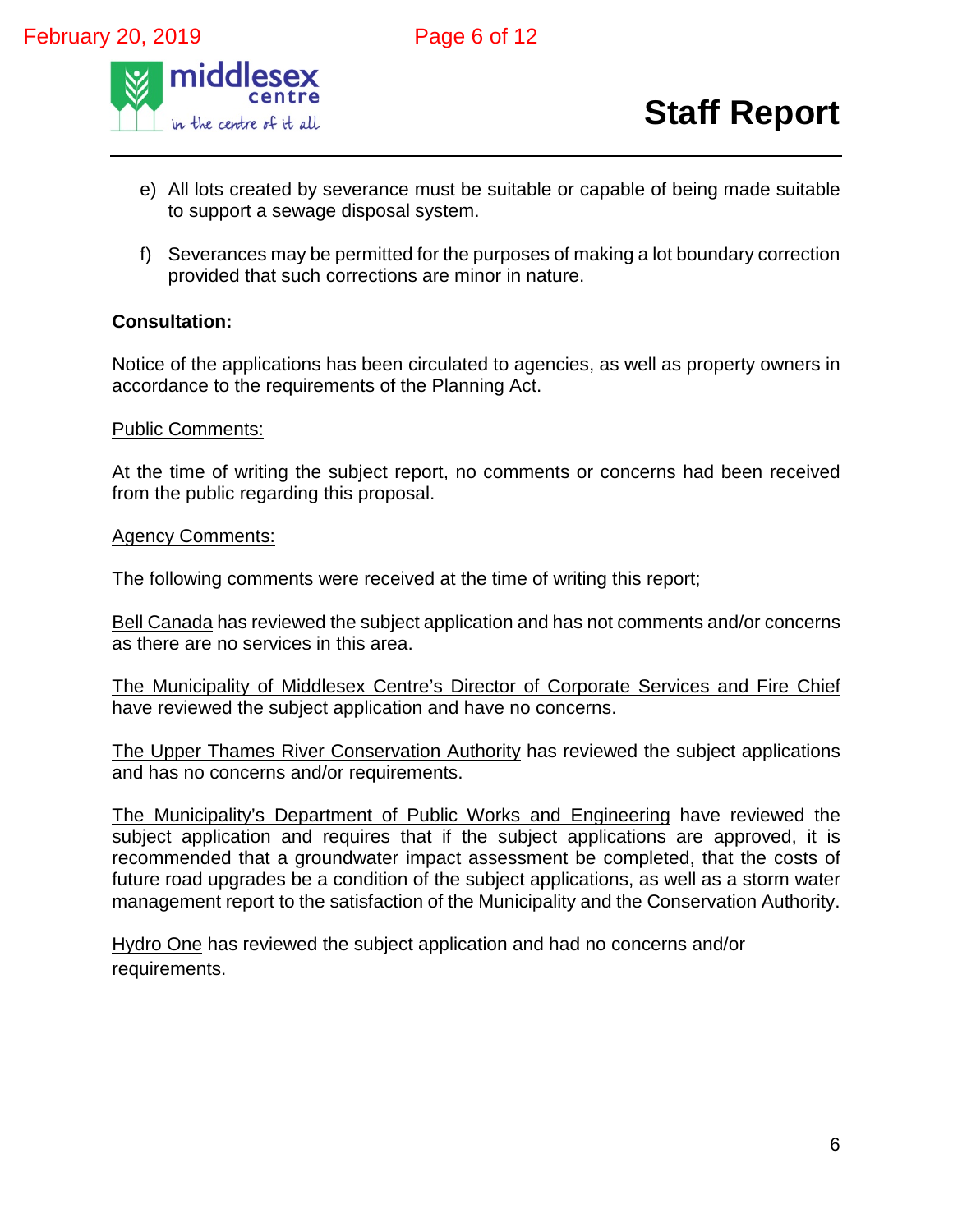

#### **Analysis:**

The Provincial Policy Statement, County Official Plan and the Municipality's Official Plan generally permit lot creation within Settlement Areas, subject to servicing and compatibility.

The Planning Policies have a servicing hierarchy and contemplate private services provided site conditions are suitable. The proposed lots are proposed to be serviced by private services, and are of a size to accommodate private services. The proposed residential development for the severed and retained lands is compatible with the surrounding land uses and there are no anticipated negative impacts from the subject applications.

The subject property abuts a Municipal road, and therefore no road extension is required.

Both the County and the local Official Plan speak to lot creation via the consent process versus a plan of subdivision and contemplate three lots being permitted via the consent process where no extension of infrastructure is required. Given that only three lots are proposed on an existing road, staff find the subject applications to comply with the consent policies.

The proposed infill development is supported by the policies of the Provincial Policy Statement, the County of Middlesex Official Plan and the Middlesex Centre Official Plan. This type of development is the preferred form, because it promotes more efficient use of land and infrastructure and reduces the need for expansion of settlement area boundaries. The subject property is in an appropriate location for intensification as it would promote a more compact form and more appropriate development standards for residential lots that can accommodate private services.

The site-specific Urban Residential First Density (UR1-3) zone that applies in the area stipulates a minimum lot frontage of 24.0 metres (79 ft) and a minimum lot area of 930.0 m² (0.23 ac), and new development is required to be located on full municipal services. The lots proposed to be severed and retained do not meet the minimum standards of the UR1-3 zone, therefore a new proposed site-specific zone is requested, which proposes a reduced lot frontage of 20 metres (65.6 feet) and will be serviced by private services, which is common in the area. Since the minimum required lot area will be met, and as demonstrated in the servicing assessment report the proposed lots can accommodate private services, planning staff recommend that the Zoning By-law Amendment be approved.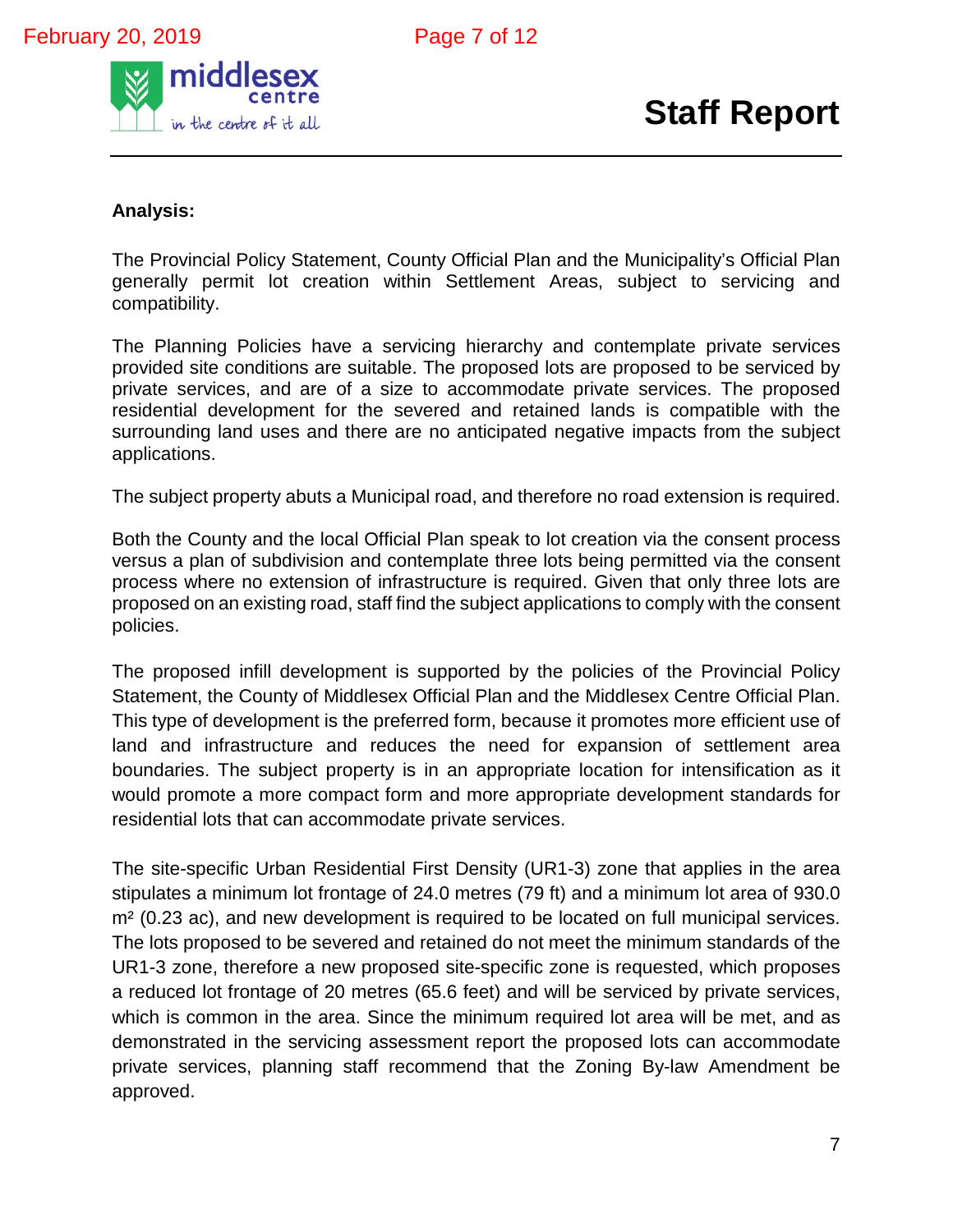



Given the above, planning staff are recommending that the subject applications be approved.

This opinion is provided prior to the public meeting and without the benefit of potentially receiving all comments from agencies or members of the public. Should new information arise regarding this proposal prior to or at the public meeting, the Council is advised to take such information into account when considering the application.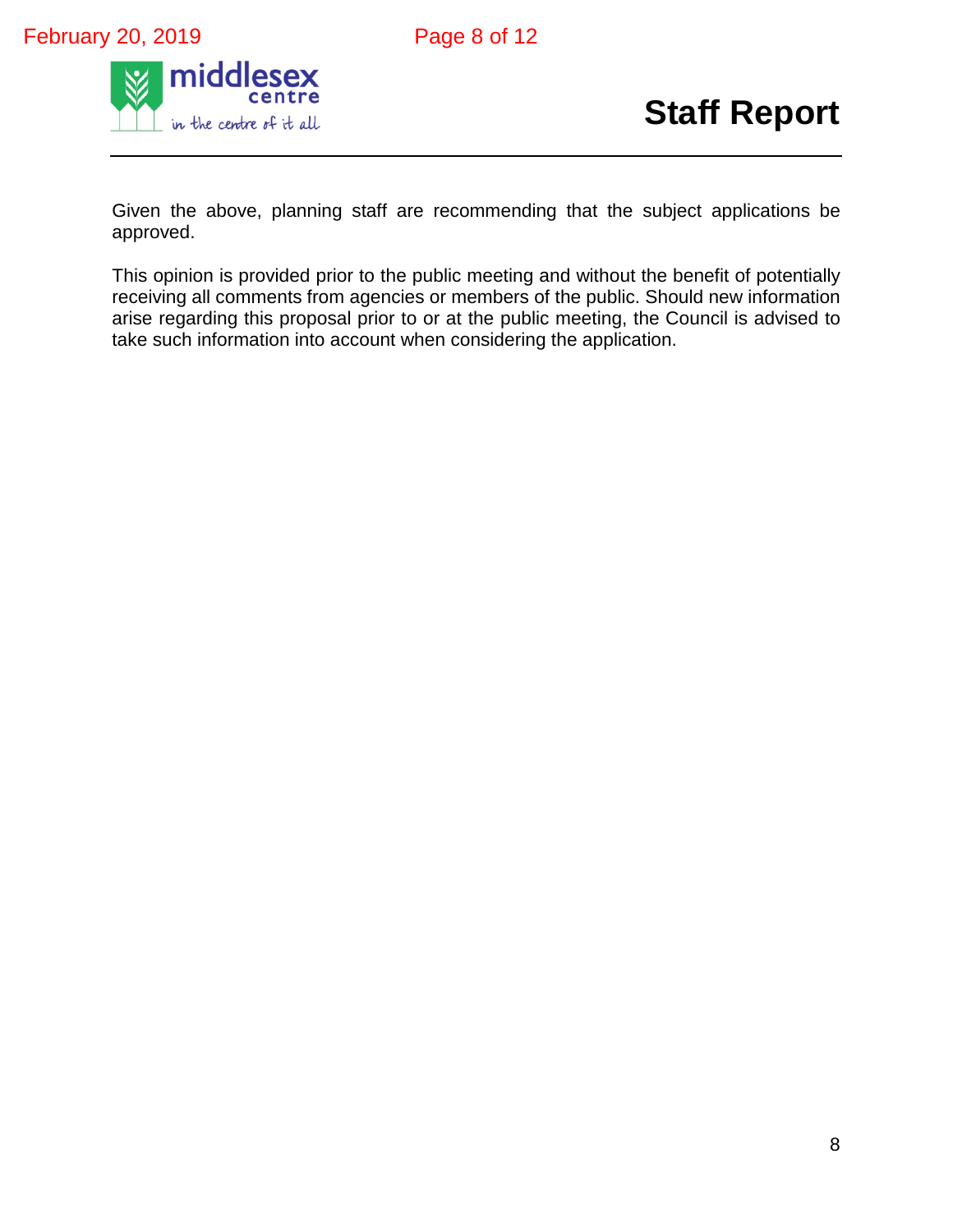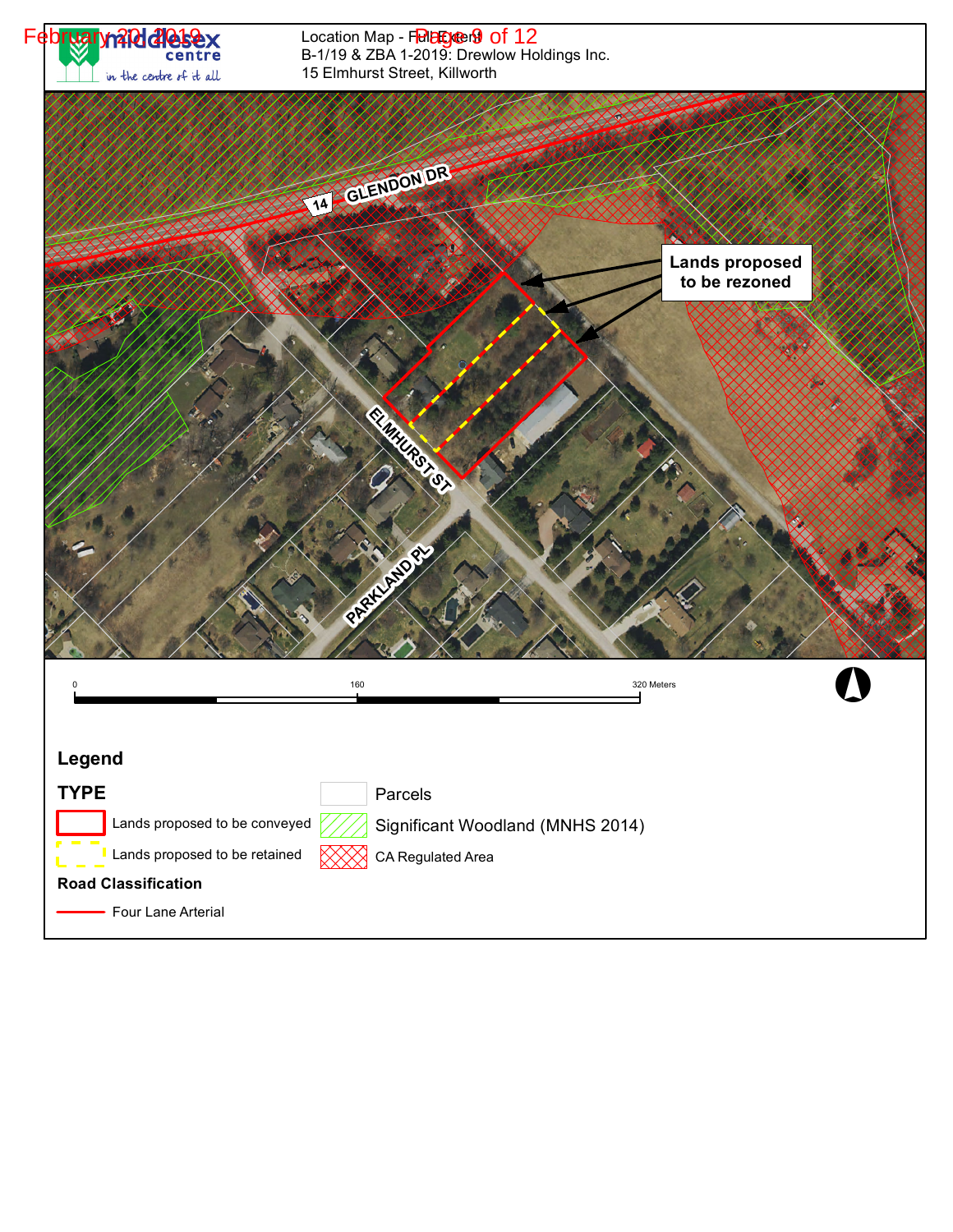Ø

<u>DING SIZE &</u>

 $\blacksquare$ 

 $1.5$ 

<u>XTURES</u>



**SEPTIC TANKS** 

MIN. LOT AREA (m<sup>2</sup>)

930

2105

2. M/N. CONTACT AREA: 2900 X 8/850 = 27.3 m<sup>2</sup>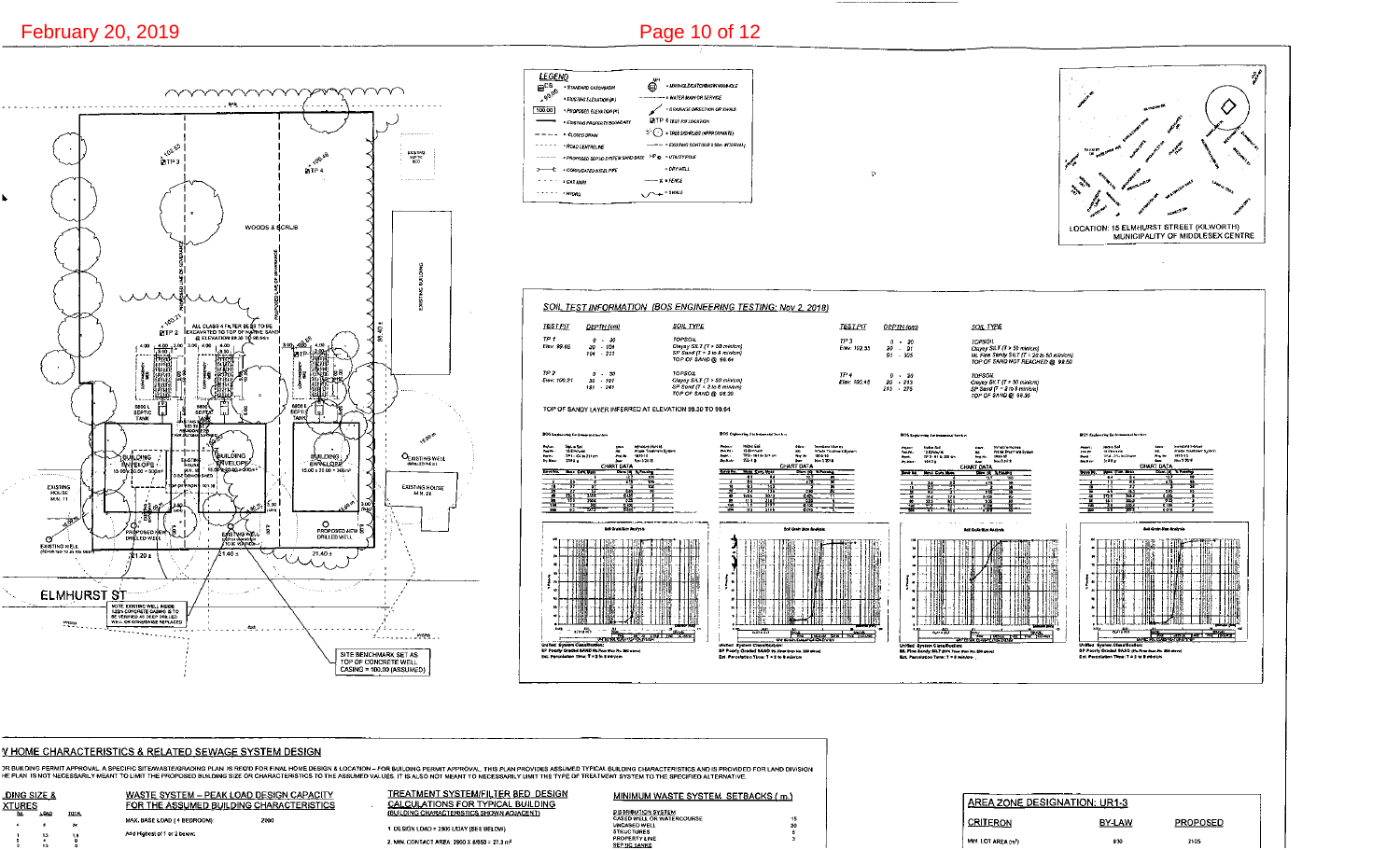# **BOS** Engineering & Environmental Services Inc.

46 Donnybrook Road London ON N5X 3C8 Ph: (519) 850-9987 Fax: (519)663-8057 e-mail: a.bos@sympatico.ca

November 27, 2018

#### Att: Mr. Paul V. Hinde, BES Planner

**Ironstone Building Company** 320 Dundas Street, Unit 1 London, ON **N6B 3R8** 

#### RE: Servicing Assessment for Proposed Land Division - 15 Elmhurst Dear Sir: **Street, (Kilworth) Municipality of Middlesex Centre**

It is proposed to divide the 1.6acre (0.65ha) parcel known as 15 Elmhurst Street into three lots each with approximately 21.3m frontage. On November 2nd, staff of BOS Engineering attended the site with a contracted backhoe and logged four test pits across the site.

The enclosed sketch (drawing 1) indicates the approximate locations of the test pits and presents the soil test pit logs and soil grain size analyses. Test pit elevations were related to an assumed site benchmark set as the top of the concrete well cover at the front of the property (assumed as 100.00m).

Three of the four test pits indicated the presence of sandy soils with an estimated percolation time of 2 to 8 min/cm. The top of the underlying suitable sand is relatively level, ranging from elevation 98.30 to 98.64m. It is inferred that the sand layer was not reached at test pit 3 due to the much higher ground elevation at this location.

#### **Septic Systems**

Based on the native soils, the septic beds may be constructed as small filter beds. Assumptions were made for typical homes in this area and related daily sewage loading as listed on drawing 1. Based on 4-bedroom homes with living area of 290m<sup>2</sup>, the daily sewage design load is 2900 L/day. This can be facilitated by 4.00m x 10.00m filter beds that reach the native sand on each lot. In Middlesex Centre, at the time of new lot creation, it is required to indicate a contingency area of equal capacity. Drawing 1 indicates both main filter beds and contingency areas on each lot together with concrete septic tanks with a capacity of 6800 L, as required.

#### **Water Supply**

Water supply in this existing subdivision is provided by individual onsite wells. Existing wells on adjacent lots on each side of the subject property are drilled and cased. Deep